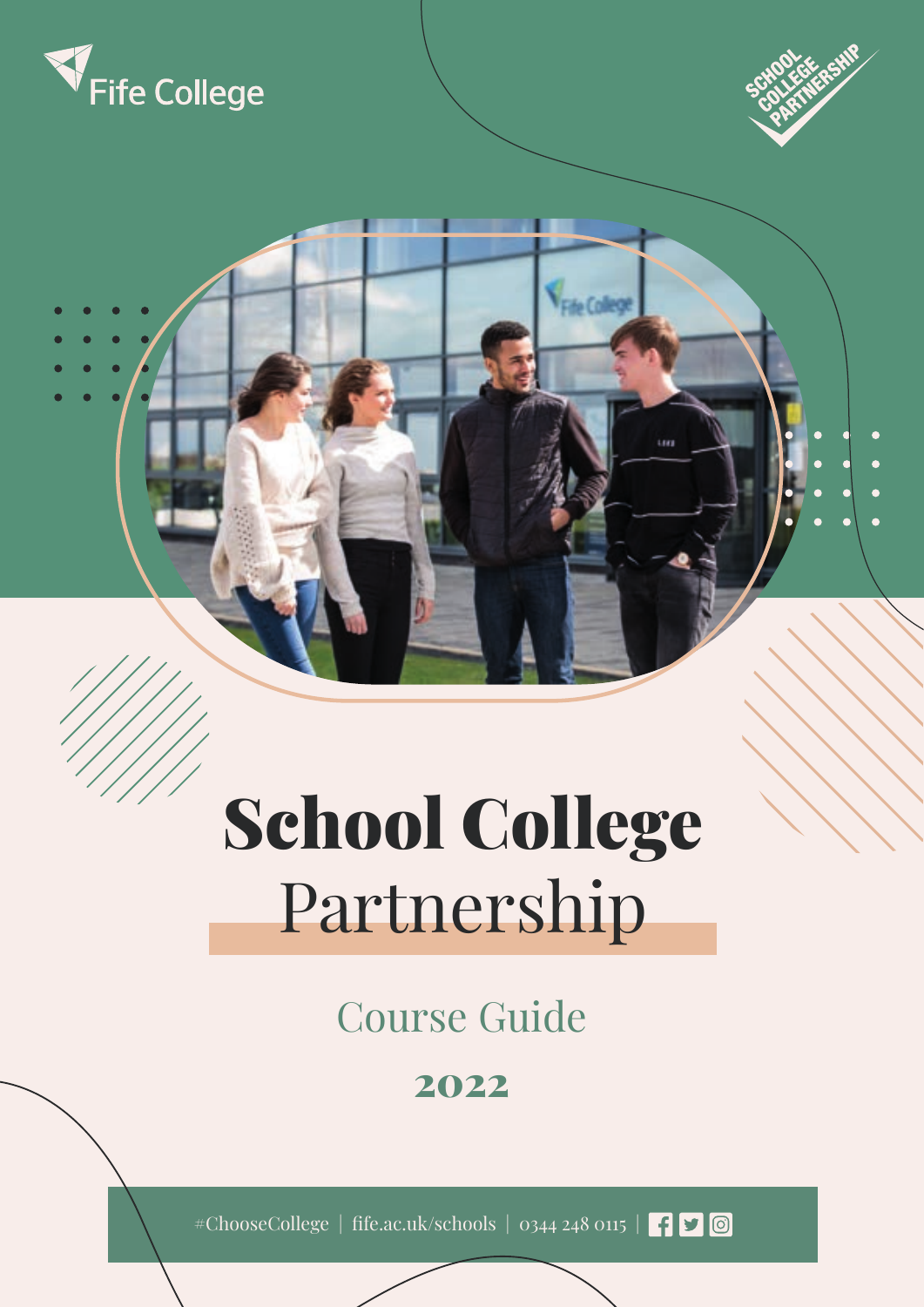



### **Contents**







- 
- 
- 
- Page 06: Landscape of Fife and Scotland growth sectors
	-

| young workforce |  | $\begin{array}{cccccccccccccc} \bullet & \bullet & \bullet & \bullet & \bullet & \bullet \end{array}$    |  |
|-----------------|--|----------------------------------------------------------------------------------------------------------|--|
|                 |  | $\bullet\quad\bullet\quad\bullet\quad\bullet$                                                            |  |
| <i>i</i> ties   |  | $\begin{array}{ccccccccccccccccc} \bullet & \bullet & \bullet & \bullet & \bullet & \bullet \end{array}$ |  |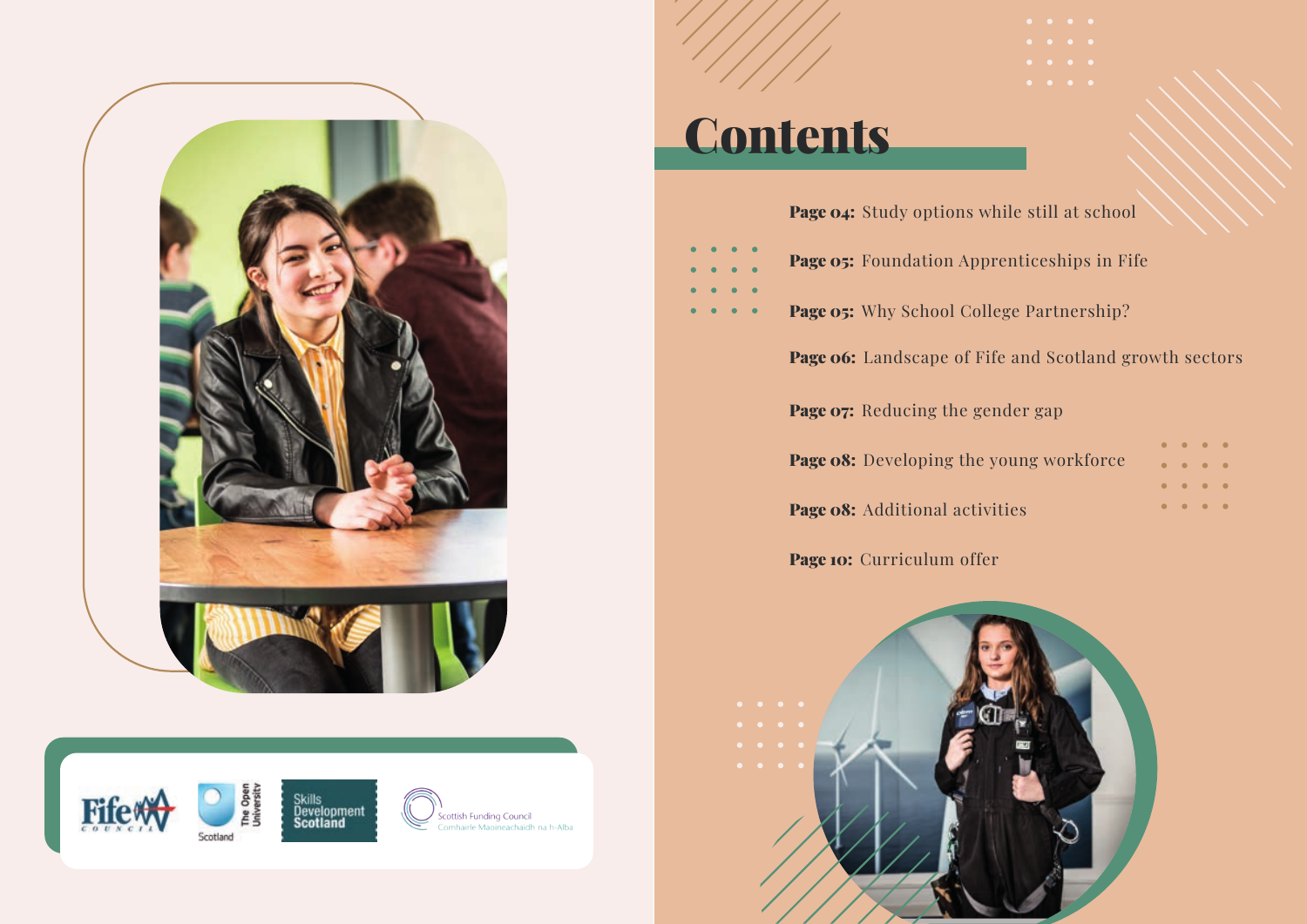# Study options while still at school

Working with our partners we aim is to ensure young people on our programmes have access to educational experiences that are work-relevant and provide opportunity to build a skills base that supports continuous skills development, enabling them to make informed and ambitious choices about the career route that's right for them.

Choosing a School College Partnership programme while in S4, S5 or S6 as part of the school timetable supports school pupils to study qualifications at SCQF Levels 4 to 7 that complement the Curriculum for Excellence, whilst also studying their school subjects.

Fife College are delighted to be working in close partnership with both the school Head Teacher, and Senior Management Team and Fife Education Services to provide a broad suite of qualifications that enhances the school subject options available and offers streamlined pathways on to positive destinations in identified sector growth areas.

The provision is mainly focused at the Senior Phase, but can also be adapted to engage with school pupils as part of their Broad General Education.



They will also get an industryrecognised qualification at SCQF Level 4, Level 5 or Level 6 which is the same level of learning as a Higher - all of which adds to their CV for future college and job applications.

Pupils can choose from a range of 1 year or 2 year practical courses, which can provide a pathway to careers in a range of booming sectors, from software development and care to engineering and creative industries.

## Our offer is:

There are 11 Foundation Apprenticeships available in partnership with Fife Council and Skills Development Scotland (SDS) and we can help pupils on to the next stage with a number of progression routes after they complete their apprenticeship.



# Foundation Apprenticeships in Fife

This innovative career pathway allows S4 and S5 pupils to learn the skills that employers want and need, and pick-up real-life work experience.

The curriculum offer is further enhanced with the inclusion of Open University study options delivered in partnership with the College. Fife College programmes are delivered in school, college or a combination of both ensuring that the pupil has access to the best available resources to learn and achieve in their chosen

vocational programme. The college programmes provide the pupil with the necessary skills and knowledge to progress to the next SCQF level either in a subsequent year at school or to facilitate progression to full-time education at college, university or on to an apprenticeship programme.

The partnership offers pupils increased learning opportunities to meet their chosen career pathway. The curriculum offer is further enhanced with many options aligned to local, regional and national demand based on Labour Market Intelligence (LMI) and Skills Development Scotland Regional Skills Assessments.

School College Partnership courses have an integrated inclusive curriculum designed to increase the young person's understanding of related industry sectors through engaging in workplace knowledge and practices at various SCQF levels.

# Why School College Partnership?

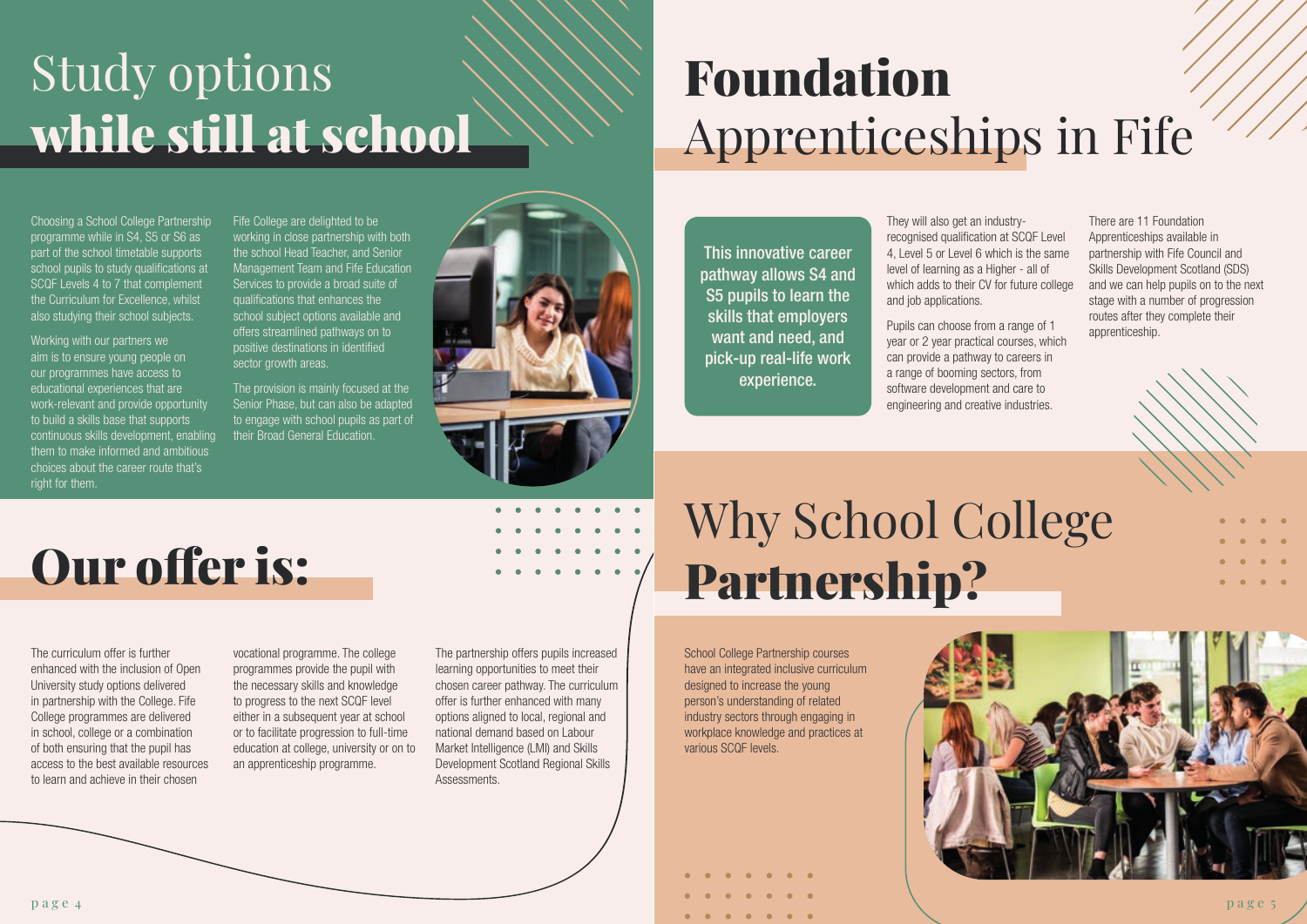During the pandemic we saw a drop in the national Gross Value Added (GVA) output, although this is predicted to be back to pre-pandemic growth of 6% by 2022. This is forecast to grow 1.8% per year between 2021 and 2031. This figure is 0.2% lower than the predicted growth rate for the UK.

Accommodation and Food services is predicted to have the highest growth in Fife between 2021-2031 at 3.9%, with Administrative and Support Services siting at 2.9% and Professional, Scientific and Technical sectors sitting at 2.6% growth. It is also predicted that during this period, Fife will continue to see a significant growth amongst the Construction and Human Health and Social Services sectors, with the Retail trade still being one of the five main employment sectors, making up 8.9% of the jobs in Fife.

Arts, Entertainment and recreation is also an area that is predicted to grow from 2021-24, with an expected growth of 600 new jobs in Fife.

There is also a predication of changes to the types of roles that workers will undertake within sectors with the implementation of digital and technology being introduced in the workplace. This will see an increase in the requirements for skills in IT and technological skills to support these roles across a broad range of sectors and not just in the digital sector.

In order to give our young people the brightest possible future, Fife College, in partnership with other education providers and the region's schools, is committed to providing opportunities in emerging and growing industries. As

Our 2022 offer encompasses Science, Technology, Digital Skills, Engineering and Mathematics (STEM) education as this is a key priority for Curriculum for Excellence to bridge the STEM skills gap within the labour market for Scotland and support the digital revolution to futureproof the workforce of tomorrow.

With Human Health and Social Services already one of Fife's largest sectors, the prediction that it shall continue to grow in all regions sets Fife up to exceed the expected growth margin.

We have seen a downtrend in the uptake of some STEAM related traditional areas of study, especially in areas where conventionally there would have been an opportunity to study an apprenticeship that then led to employment. There is a need to engage the young person at an earlier age to raise awareness, navigate towards an educational focus, and provide educational opportunities for students to pursue their preferred career pathways.

In contrast, Edinburgh and South East Scotland are predicted to surpass the Scottish and UK economic growth rates in all sectors. It is forecast that Science and Technology services will be the biggest growing markets in these regions, although in all our sectors there is a focus on digital skills.



such, the School College Partnership (SCP) is proud to offer courses to young people, which set them in good stead to compete in this new economy.

These opportunities are unique to the partnership and allow young people an insight into the sector whilst attaining a recognised qualification, and there are many paths that follow on from our partnership qualifications.

Although historically, many Fife graduates have entered the Edinburgh employment market, it is important that we look further afield and offer our young people the opportunity to access learning that can support them to gain new skills and allow them to compete in their predicted areas for growth.

# Landscape of Fife and Scotland growth sectors

School College Partnership courses have an integrated curriculum designed to increase the young person's understanding of the related industry sectors through engaging in workplace knowledge and practices.

- 
- 
- 

The course content will be aligned to sustainable industry led pathways, raising awareness of the industries and the skills and knowledge necessary to appropriately equip students for the school to work transition across industry sectors. All of our courses offer a progression on to further SCP courses and/or a full-time college course within

these studied areas.





# Reducing the gender gap

One of the contributing factors to lower female participation in STEM subjects at schools is related to confidence and self-belief. Reports suggest that girls appear less confident in their abilities when studying physics, with confidence levels decreasing as they get older.

The impact of this negative self-view feeds through to subject and career choices and career progression for women. The best way to change

and challenge this may not be by conventional methods and may require cultural change. Staff in college, both male and female, who are working in these non-traditional roles help to address these very challenges. This goes a long way towards strengthening industry engagement with education and increasing employment opportunities for our young people in Scotland – one of the Government's key focuses.

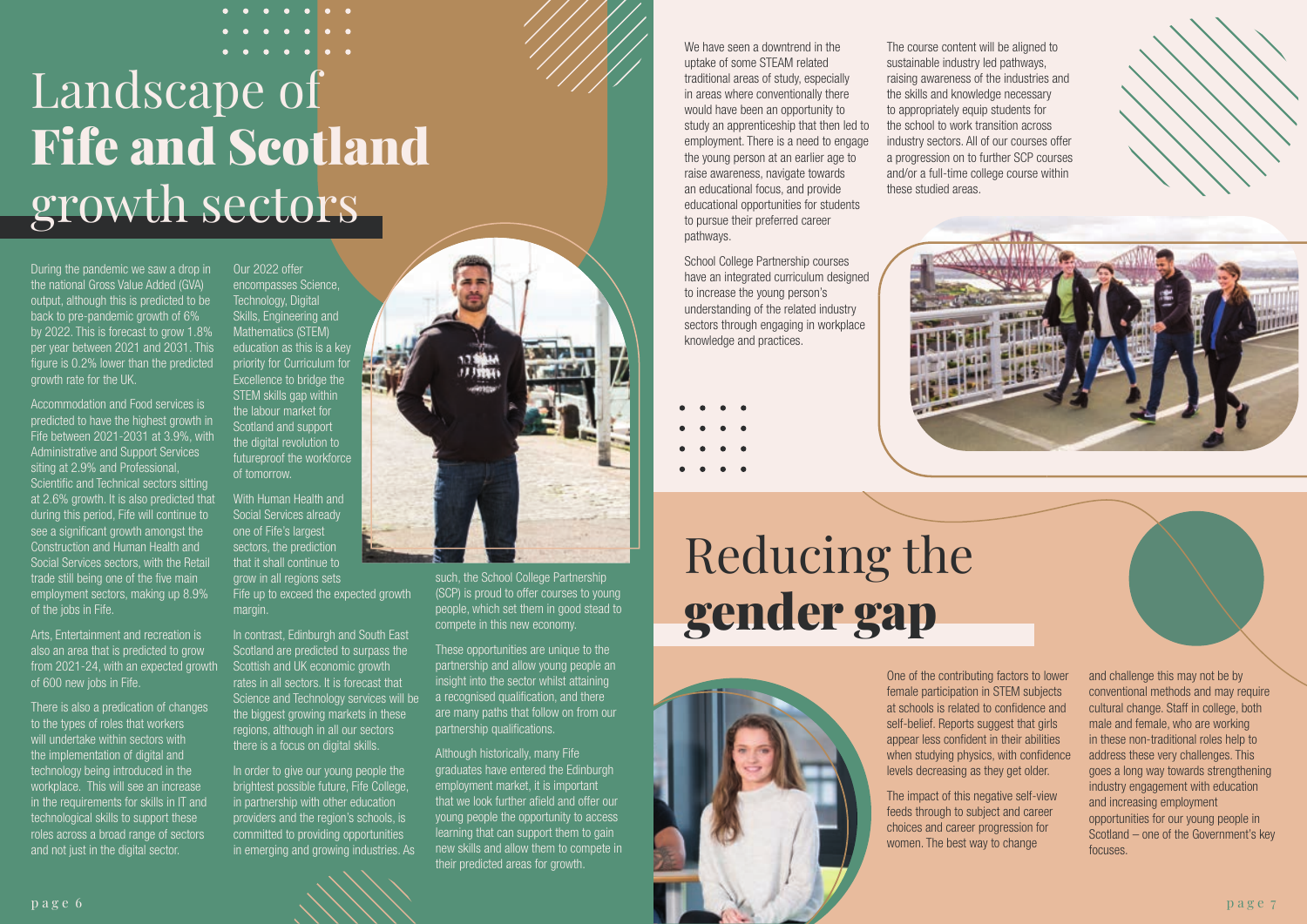The aim of Developing the Young Workforce (DYW) is to deliver a permanent, fundamental change of culture through developing sustainable industry-led pathways for young people into employment.

Fife College work with our employer partners and Skills Development Scotland to offer activity that will enhance high school curriculum and add value to existing activities while engaging young people in a broader learning experience that is sector

focused, to give them industry focused skills and experience, and a better understanding of the workplace and the transferable skills required for the future. Activity is very much designed to meet the individual needs identified by

Foundation Apprenticeship in Hospitality which is one of the areas that has been identified as a growth sector<sup>\*</sup>.

high schools with support from our SCP team. We will work together to support the school to address the identified targets through providing industry recognised

curriculum, workshops and activity.

Activity type and model of delivery is very much tailored to meet the needs of schools as each school identifies different requirements.

#### Short Courses for School Leavers

Our short courses are delivered in partnership with employers and SDS to offer school leavers an opportunity to gain experience and a vocational qualification at SCQF Level 4 in a

\*more sector areas to follow for 2022- 23.

#### Sector skills workshops

Sector Skills workshops promote creative thinkers through interactive, specially designed relevant, effective activities, in support of pupil learning, motivation and aspiration. These

are offered as part of the school engagement programme to bring a strong employability skills focus to the schools' experience, enhancing the curriculum delivery, and exposing young people to the science and technology that is shaping the future.

The programme will support pupils by giving an insight into career possibilities from participation in local economy to national and international career pathways.

Additional Activities

## Developing the young workforce

#### STEM/STEAM activity workshops

STEAM activity workshops ensure that pupils are given an early opportunity to identify career pathways and to enjoy college support, facilities, and expertise to create, manage, and fulfil their desired learning and career pathway. Examples of this include crystal growing, maths labs, robotics, coding, big ideas, and much more.

#### We're here to help

The Department of Student Engagement and Experience within Fife College includes Guidance, Attendance, Inclusion, Employability, Funding, Admissions, Student Association and Customer Services.

We have a large number of experienced staff available on all campuses who can provide high quality learner-focused services and support. We work in partnership with staff and external partners to achieve the Fife College vision of "transforming lives". We are here to help you with your journey from school to college and beyond and we look forward to welcoming you to Fife College.

#### After school clubs

These are offered in targeted areas identified in conjunction with the school to increase interest in areas of gender gap, skills gap, and sector growth areas.

#### Career fairs

Fife College supports schools at these

events through engagement with our curriculum teams who bring an industry focus and up-to-date knowledge of the sectors they work in, giving young people a broader learning experience that is sector focused to give them a knowledge of industry and a better understanding of the workplace and the transferable skills required for the future.

#### Staff Pathway Events

These events offer an opportunity for staff within school and college curriculum teams to sit and discuss pathway opportunities for young people, qualifications, and how the School College Partnership should be taken forward.

#### Pupil/parent/Carer pathway events

We offer events that are an opportunity to raise awareness and give a better understanding of the types of qualifications offered for our young people today, and the many pathways available to them to get to where they want to be.

#### Joint Staff CPD

CPD is offered in targeted areas identified in conjunction with the school to share best practice and strengthen the partnership.

#### Widening Access Programmes – First Chances Fife

These engagement workshops and activities aim to raise the aspirations and attainment of pupils who without this intervention would not consider HE as an option for a progression pathway. We deliver this programme in partnership with The University of St Andrews and funded by The Robertson Trust.

Pupils can find out if they are eligible for a place on this supportive programme by contacting their Guidance Teacher.

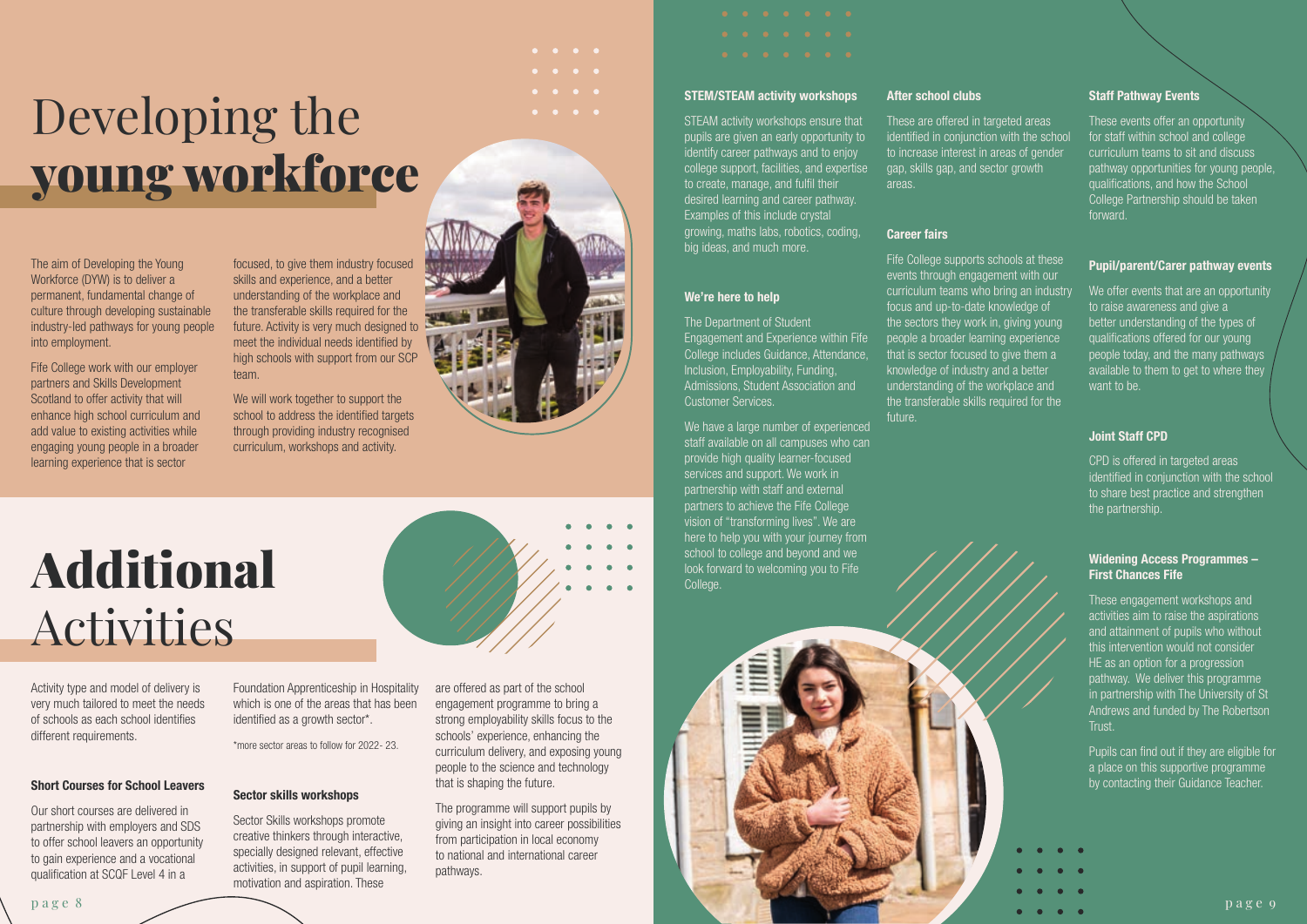# Curriculum **Offer**

#### West Fife Course Offering

HNC: Accounting (2 years) 7 **HNC: Applied Science (1 year)** HNC: Applied Science (2 years) 7 HNC: Business (1 year) HNC: Business (2 years) 7 HNC: Police Studies (1 year) 7 HNC: Social Science (2 years) 7 Intermediate Certificate: Shell Girls into (Renewable) Energ Introduction to the Hair and Beauty Sector VTCT Entry level **National 4: Early Learning and Childcare** National 5: Early Learning and Childcare NPA: Criminology NPA: Cybersecurity NPA: Digital Media Animation 5 NPA: Social Services, Children and Young People 6 **Skills for Work: Engineering** 

| <b>Course</b>                                                                                              | <b>SCQF Level</b> |
|------------------------------------------------------------------------------------------------------------|-------------------|
| Advanced Certificate: Health Care Professions, Care Skills and Knowledge (1 year) (Subject to<br>approval) | $6\phantom{1}6$   |
| Certificate: People and Society (Subject to approval)                                                      | $\overline{4}$    |
| Certificate: Step Up for Hospitality, Tourism and Events                                                   | $\overline{4}$    |
| <b>Foundation Apprenticeship: Accounting (1 year)</b>                                                      | $6\phantom{1}$    |
| <b>Foundation Apprenticeship: Accounting (2 years)</b>                                                     | $6\phantom{1}$    |
| <b>Foundation Apprenticeship: Business Skills (1 year)</b>                                                 | $6\phantom{1}$    |
| <b>Foundation Apprenticeship: Civil Engineering (2 years)</b>                                              | $6\phantom{1}$    |
| <b>Foundation Apprenticeship: Creative and Digital Media (2 years)</b>                                     | $6\phantom{1}$    |
| <b>Foundation Apprenticeship: Engineering (2 years)</b>                                                    | $6\phantom{1}$    |
| <b>Foundation Apprenticeship: Food and Drink Technologies (1 year)</b>                                     | $6\phantom{1}$    |
| <b>Foundation Apprenticeship: IT Software Development (2 years)</b>                                        | $6\phantom{1}$    |
| <b>Foundation Apprenticeship: Scientific Technologies (1 year)</b>                                         | $6\phantom{1}$    |
| <b>Foundation Apprenticeship: Social Services and Healthcare</b>                                           | $6\phantom{1}$    |
| <b>Foundation Apprenticeship: Social Services Children and Young People</b>                                | $6\phantom{1}$    |
| <b>Foundation Apprenticeship: Work Based Skills: Automotive</b>                                            | $\overline{4}$    |
| <b>Foundation Apprenticeship: Work Based Skills: Construction</b>                                          | $\overline{4}$    |
| <b>Foundation Apprenticeship: Work Based Skills: FA Hospitality</b>                                        | $\overline{4}$    |
| <b>Foundation Apprenticeship: Work Based Skills: Hospitality</b>                                           | $5\phantom{1}$    |
| Foundation Apprenticeship: Work Based Skills: Hospitality (Short Course Jan- June)                         | $\overline{4}$    |
| <b>Foundation Apprenticeship: Work Based Skills: Hospitality (Short Course June-Dec)</b>                   | $\overline{4}$    |
| <b>Higher: Psychology</b>                                                                                  | $6\phantom{1}$    |
| <b>HNC: Accounting (1 year)</b>                                                                            | $\overline{7}$    |



|   | $\overline{7}$          |
|---|-------------------------|
|   | $\overline{7}$          |
|   | $\overline{7}$          |
|   | $\overline{7}$          |
|   | $\overline{7}$          |
|   | $\overline{7}$          |
|   | $\overline{7}$          |
| y | $\overline{5}$          |
|   | $\overline{\mathbf{4}}$ |
|   | $\overline{\mathbf{4}}$ |
|   | 5                       |
|   | $\overline{5}$          |
|   | $\overline{6}$          |
|   | $\overline{5}$          |
|   | $\overline{6}$          |
|   | $\overline{5}$          |
|   |                         |